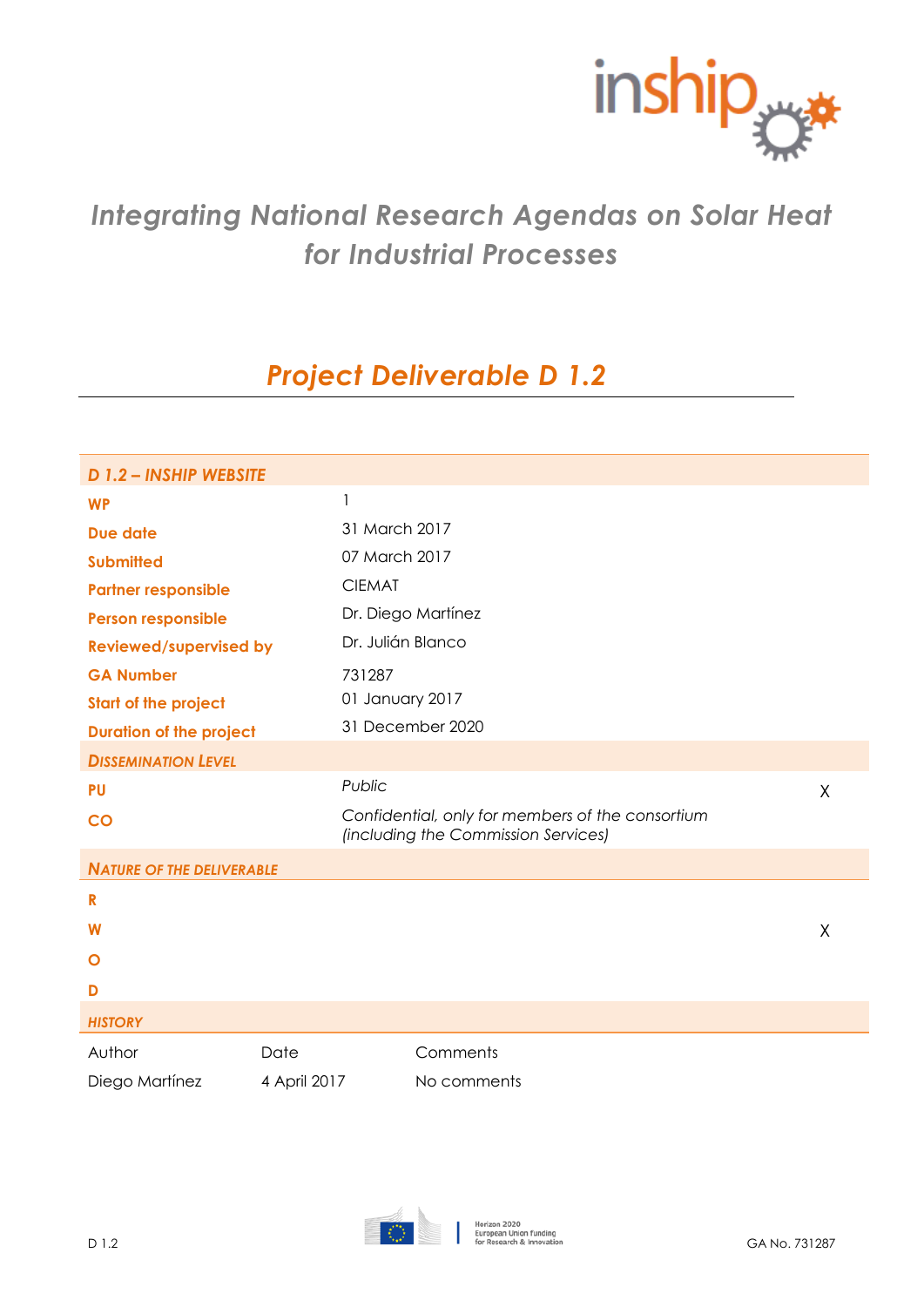

# **Contents**

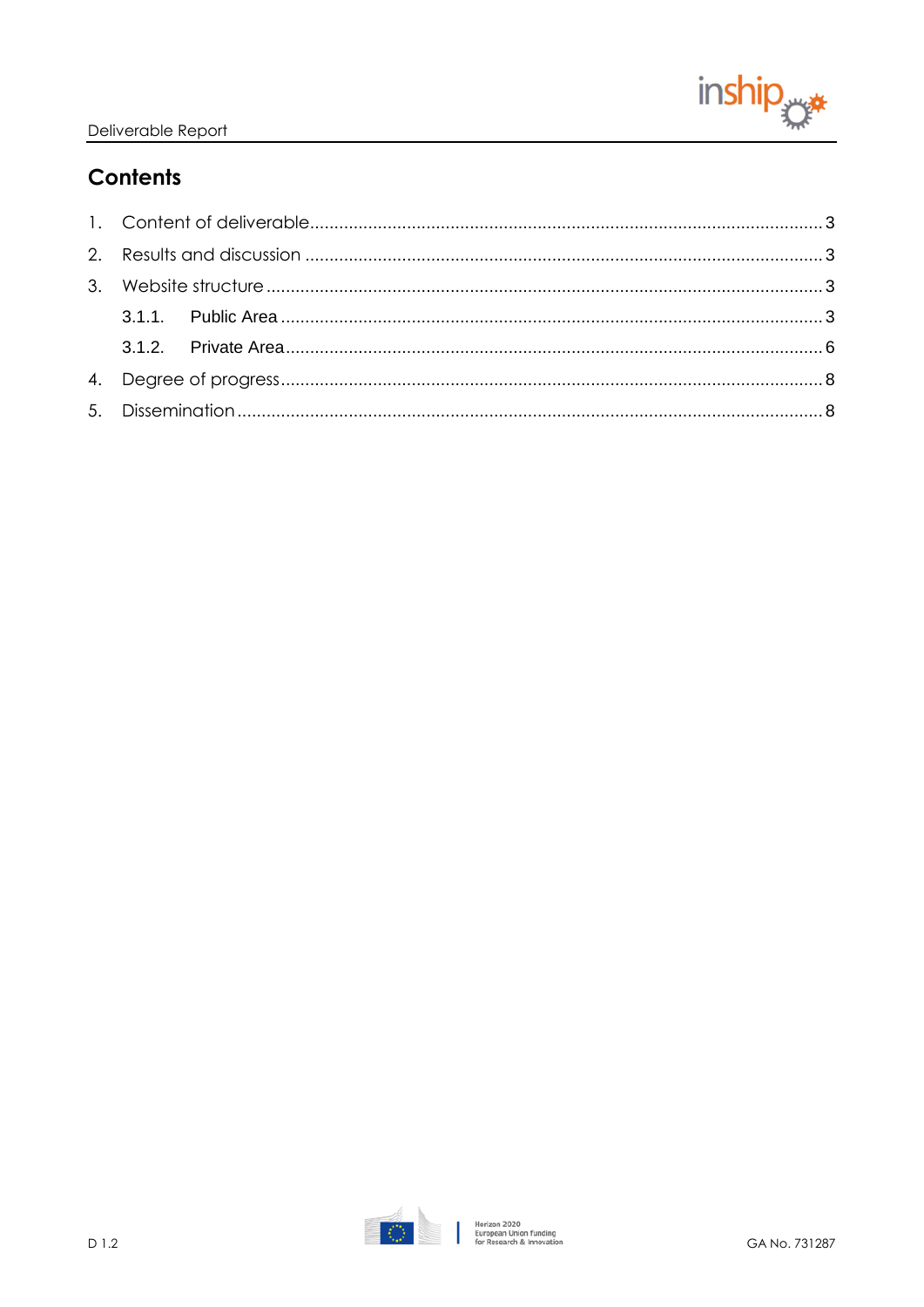## <span id="page-2-0"></span>**1. Content of deliverable**

*Creation of the INSHIP's website and opening to the general public (http://inship.eu)*

### <span id="page-2-1"></span>**2. Results and discussion**

*This report on the Deliverable 1.2 of INSHIP Project tries to document the successful set-up of the webpage as well as its main features. The web site structure is similar to the one used in other running projects of the 'solar thermal' research community, integrating already proven functionalities.*

*The project webpage has the following principal objectives:*

#### *Public area:*

- *To inform the public on the objectives and achievements of INSHIP Project*
- *To inform the public about the Project Consortium*
- *To provide the possibility for the public to enter in contact with the Project Consortium*

#### *Private area ('Partners Only', with access granted only to the consortium and the EC):*

- *To serve as a communication tool among the Project Consortium for distributing information*
- *To store all relevant information (internal and official reports, reports on deliverables, other documents, etc.), so they are available from all over the world (provided that the user has access)*

### <span id="page-2-2"></span>**3. Website structure**

*INSHIP Project website is divided into two main areas: Public Area and Private Area*

### <span id="page-2-3"></span>**3.1.1. Public Area**

*Public area contains the following sub-pages:*

- *[Home](http://www.stage-ste.eu/index.php) (Basic information on the project)*
- *[Overview](http://www.stage-ste.eu/overview.php) (Overview of the technical aims of the project)*
- *[Project Tasks](http://www.stage-ste.eu/tasks.php) (Overview of the structure of the project)*
- *[Project Partners](http://www.stage-ste.eu/partners.php) (List of the partners linked to a presentation of everyone)*
- *[Project Results](http://www.stage-ste.eu/results.php) (List and/or description of the public results achieved. Public deliverables will also be included here)*
- *Research Infrastructures (Map of available RTD SHIP infrastructures and resources)*
- *Press*
	- *[Press Releases](http://www.stage-ste.eu/press/pressreleases.php) (List of press releases related to the project)*
	- *[Dissemination](http://www.stage-ste.eu/press/disemination.php) (List of public documents for project dissemination)*
- *Links*
	- *[Partner Links](http://www.stage-ste.eu/links/partnerslinks.php) (Useful links to the partner webpages)*
	- *IP Repository (Intellectual property items provided by each of the consortium partners)*

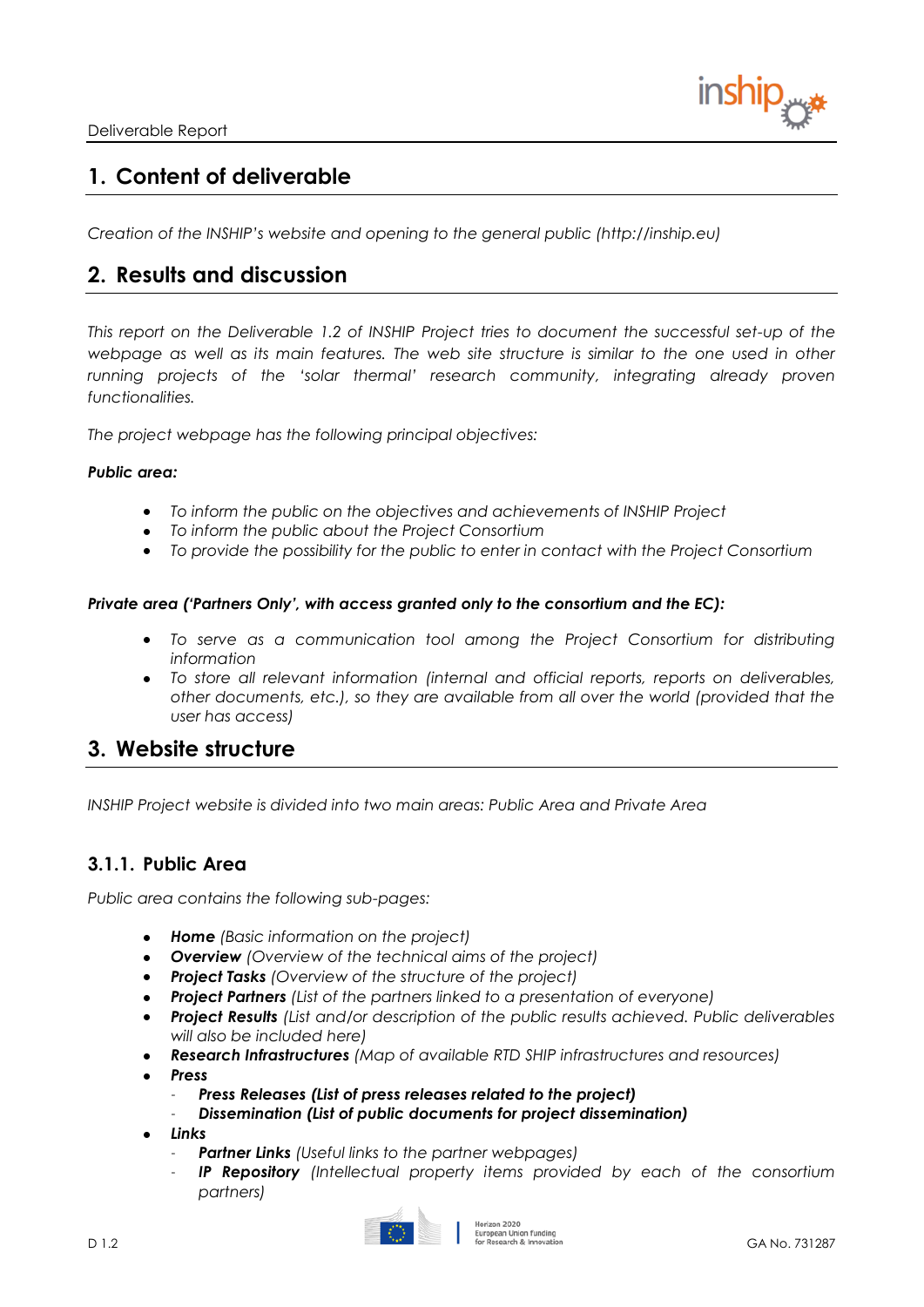

- *[Other Links](http://www.stage-ste.eu/links/otherlinks.php) (Useful links to other institutions)*
- *[Events](http://www.stage-ste.eu/events.php) (Links to most relevant and related upcoming events)*
- *[Partners Only](https://www.stage-ste.eu/private/index.php) (Link to the password-restricted private section accessible only to the project partners by individual username and password)*

The next figures show some illustrative examples for the public area:

| inship <sub>ryx</sub>                                                                                                                                                                                                                                                                                                                                                                                                        |                      |
|------------------------------------------------------------------------------------------------------------------------------------------------------------------------------------------------------------------------------------------------------------------------------------------------------------------------------------------------------------------------------------------------------------------------------|----------------------|
| <b>HOME</b><br><b>OVERVIEW</b><br><b>TASKS</b><br><b>PARTNERS</b><br>RESULTS Y<br><b>PRESS</b> $\vee$<br><b>LINKS</b> $\sim$<br><b>EVENTS</b>                                                                                                                                                                                                                                                                                | <b>PARTNERS ONLY</b> |
| Despite process heat is recognized as the application with highest potential among solar heating and cooling applications, Solar<br>Heat for Industrial Processes (SHIP) still presents a modest share of about 0.3% of total installed solar thermal capacity.                                                                                                                                                              |                      |
| As of today's technology development stage - economic competitiveness restricted to low temperature applications; technology<br>implementation requiring interference with existing heat production systems, heat distribution networks or even heat<br>consuming processes - Solar thermal potential is mainly identified for new industrial capacity in outside Americas and Europe.                                       |                      |
| In this context, the project INSHIP (Integrating National Research Agendas on Solar Heat for Industrial Processes) aims at the<br>definition of an ECRIA (European Common Research and Innovation Agenda) engaging major European research institutes with<br>recognized activities on SHIP, into an integrated structure that could successfully achieve the following coordination objectives:                             |                      |
| • More effective and intense cooperation between EU research institutions<br>• Alignment of different SHIP-related national research and funding programs<br>• Avoiding overlaps and duplications and identifying gaps<br>• Acceleration of knowledge transfer to the European industry<br>. To be the reference organization to promote and coordinate the international cooperation in SHIP research from<br>and to Europe |                      |
| Another leg of INSHIP is the development of coordinated R&D activities (TRLs 2-5) with the ambition of progressing SHIP<br>beyond the state-of-the-art through:                                                                                                                                                                                                                                                              |                      |
| . An easier integration of low and medium temperature technologies suiting the operation, durability and reliability<br>requirements of industrial end users<br>• Expanding the range of SHIP applications to the EI sector through the development of suitable process embedded<br>solar concentrating technologies<br>• Overcoming the present barrier of applications only in the low and medium temperature ranges       |                      |

*Figure 1: Home page of INSHIP Project website*

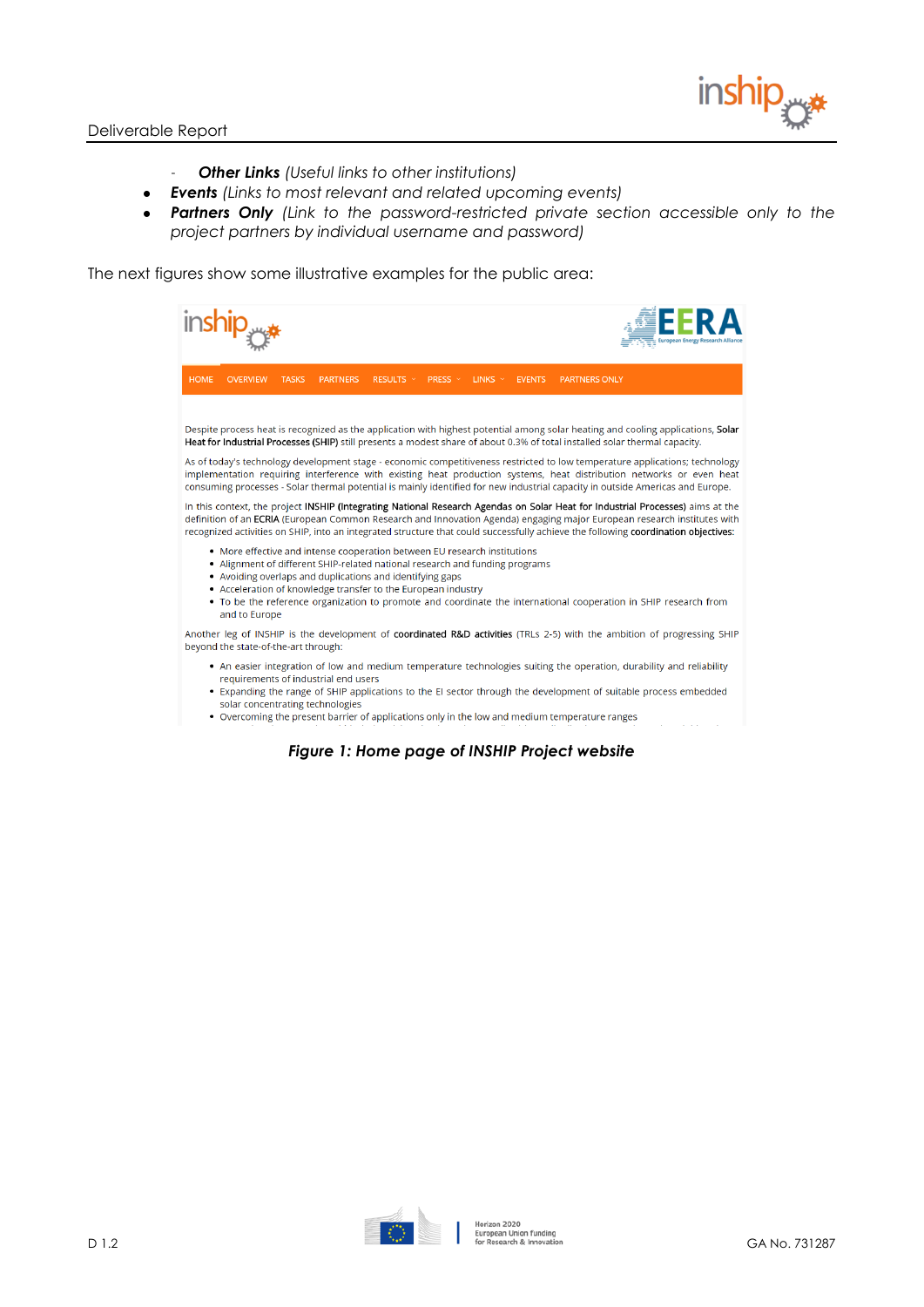

| <b>HOME</b>    | <b>OVERVIEW</b>     | <b>TASKS</b><br>LINKS $\vee$<br><b>PARTNERS ONLY</b><br><b>PARTNERS</b><br>RESULTS Y<br><b>PRESS</b> $\vee$<br><b>EVENTS</b> |
|----------------|---------------------|------------------------------------------------------------------------------------------------------------------------------|
| 1              | SENTATION           | Fraunhofer-Gesellschaft zur Förderung der angewandten Forschung e.V.                                                         |
| $\overline{2}$ | RESENTATION         | Centro de Investigaciones Energéticas, Medioambientales y Tecnológicas                                                       |
| 3              | <b>RESENTATION</b>  | Arbeitsgemeinschaft Erneuerbare Energien - Institut für Nachhaltige Technologien                                             |
| 4              | RESENTATION         | Fondazione Bruno Kessler, a non-profit research institute organized under the laws of Italy                                  |
| 5              | RESENTATION         | Universidade de Évora                                                                                                        |
| 6              |                     | The Cyprus Institute Limited                                                                                                 |
| 7              | ESENTATION          | CRES - Center for Renewable Energy Sources and Saving                                                                        |
| 8              | RESENTATION         | Eidgenössische Technische Hochschule Zürich (ETH Zürich)                                                                     |
| 9              | <b>PRESENTATION</b> | Commissariat a l'Energie Atomique et aux Energies Alternatives (CEA)                                                         |
| 1 <sub>0</sub> | ESPATATION          | Middle Fast Technical University                                                                                             |

*Figure 2: Project partners list and related presentations (partial)*

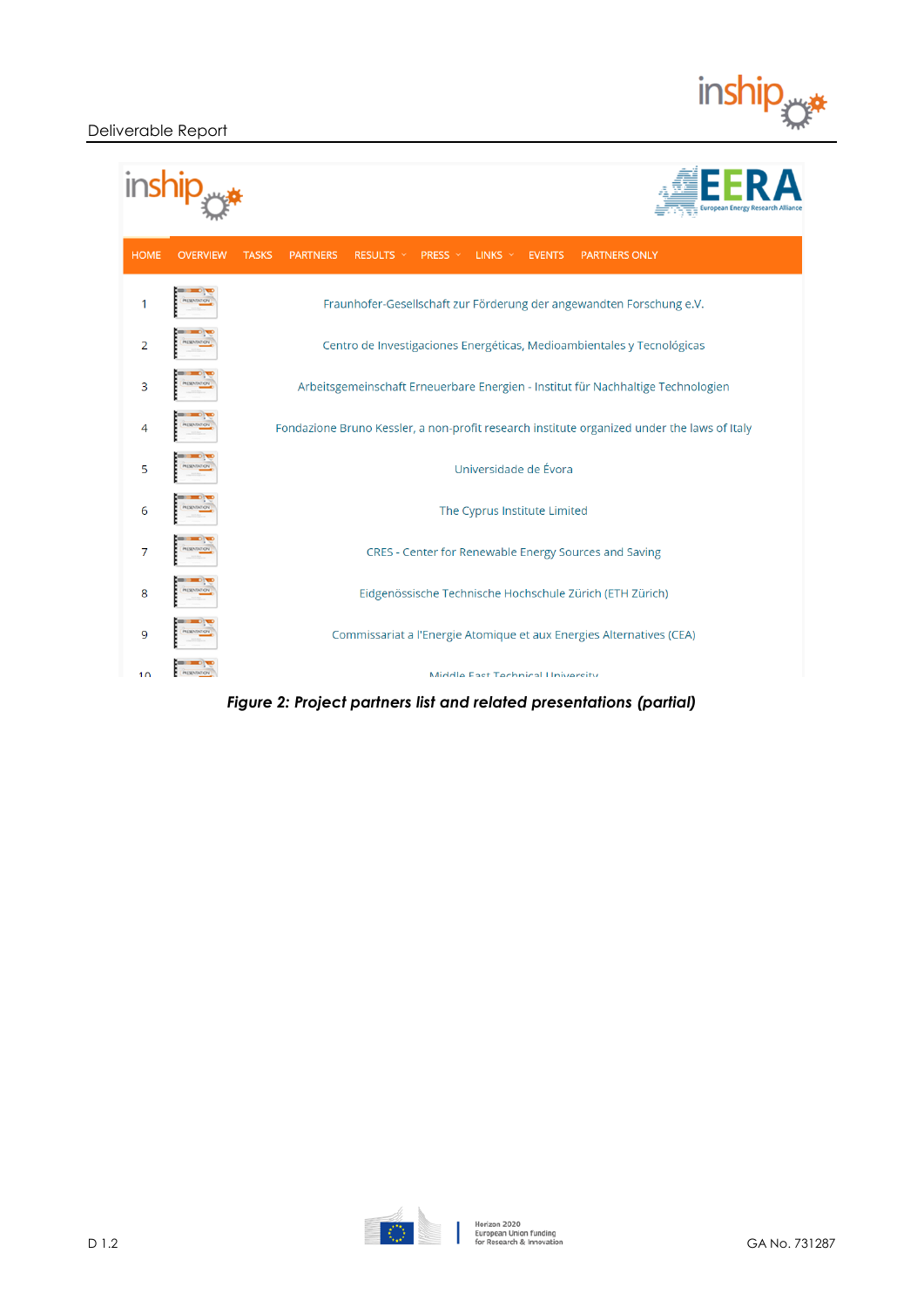

| inship <sub>rys</sub>                                                                                                                                                                                                                                                                                                                                                                                                                                                                                                                                                                                                                                     |                                                                                                                                                     |
|-----------------------------------------------------------------------------------------------------------------------------------------------------------------------------------------------------------------------------------------------------------------------------------------------------------------------------------------------------------------------------------------------------------------------------------------------------------------------------------------------------------------------------------------------------------------------------------------------------------------------------------------------------------|-----------------------------------------------------------------------------------------------------------------------------------------------------|
| <b>HOME</b><br><b>OVERVIEW</b><br><b>TASKS</b><br><b>PARTNERS</b><br>RESULTS Y                                                                                                                                                                                                                                                                                                                                                                                                                                                                                                                                                                            | ACCESS TO RI PRESS $\vee$<br>LINKS $\vee$<br><b>EVENTS</b><br><b>PARTNERS ONLY</b>                                                                  |
| • WP1 ECRIA Consortium Coordination<br>• WP2 Technology and applications to low temperature SHIP (80 $\degree$ C to 150 $\degree$ C)<br>• WP3 Technology and applications to medium temperature SHIP (150°C to 400°C)<br>• WP4 Technology and applications to high temperature SHIP (400°C to 1500°C)<br>WP5 Hybrid energy systems and emerging process technologies<br>٠<br>• WP6 Integrated SHIP research infrastructures<br>• WP7 Integration of EU resources and Dissemination<br>. WP8 Advanced Networking Activities<br><b>WP1: ECRIA Consortium Coordination</b><br><b>INSHIP Consortium</b><br><b>Core partners</b><br><b>Networking partners</b> | INSHIP concept and relation to the Work Plan<br><b>WP8: Advanced Networking Activities</b>                                                          |
| Researcher's mobility<br>Infrastructures access                                                                                                                                                                                                                                                                                                                                                                                                                                                                                                                                                                                                           | <b>Industrial partners</b><br>WP6: Integrat.<br><b>SHIP research</b><br><b>National and EC funding</b><br><b>infrastructures</b>                    |
| WP2: Low temp. SHIP (80°C -150°C)<br>WP3: Mid temp. SHIP (150°C -400°C)<br>WP4: High temp. SHIP (400°C -1500°C)<br>WP5: Hybrid energy systems                                                                                                                                                                                                                                                                                                                                                                                                                                                                                                             | Common R&D Roadmap<br>WP7: Integra.<br><b>New</b><br><b>R&amp;D</b> project<br><b>EU</b> resources<br>and Dissem.<br>proposals<br><b>SHIP ECRIA</b> |

*Figure 3: List of Work Packages and graph of interrelationships*

### <span id="page-5-0"></span>**3.1.2. Private Area**

*Private area contains the following sub-pages:* 

- *[Home](http://www.stage-ste.eu/private/index.php) (Welcome to restricted area)*
- *[Meetings](http://www.stage-ste.eu/private/meetings.php) (Meetings calendar with specific meetings subsections including minutes, presentations, agendas, etc..)*
	- *General Assembly Meetings (compulsory attendance of the whole project consortium)*
	- *Management Board Meetings (INSHIP management board group)*
	- *Project Workshops (to be defined in each case)*
	- *Specific Technical Meetings (related to specific defined activities of technical WPs)*
- *IAScheme (Access to RI) (Guidelines and forms related to request access to any of the facilities offered within the project consortium)*
	- *Facilities offered (List and descriptions of RIs offered for free access)*
	- *Access application (Procedure description and downloadable application form)*
- *[Reports](http://www.stage-ste.eu/private/reports.php)*
	- *[Deliverables](http://www.stage-ste.eu/private/reports/deliverables.php) (deliverables submitted to the EC will be allocated here)*
	- *[KPIs](http://www.stage-ste.eu/private/reports/kpis.php) (Key Performance Indicators)*
	- *Consortium Agreement*
- *[Financial](http://www.stage-ste.eu/private/financial.php) (Financial information of the project). The information to be included within this*

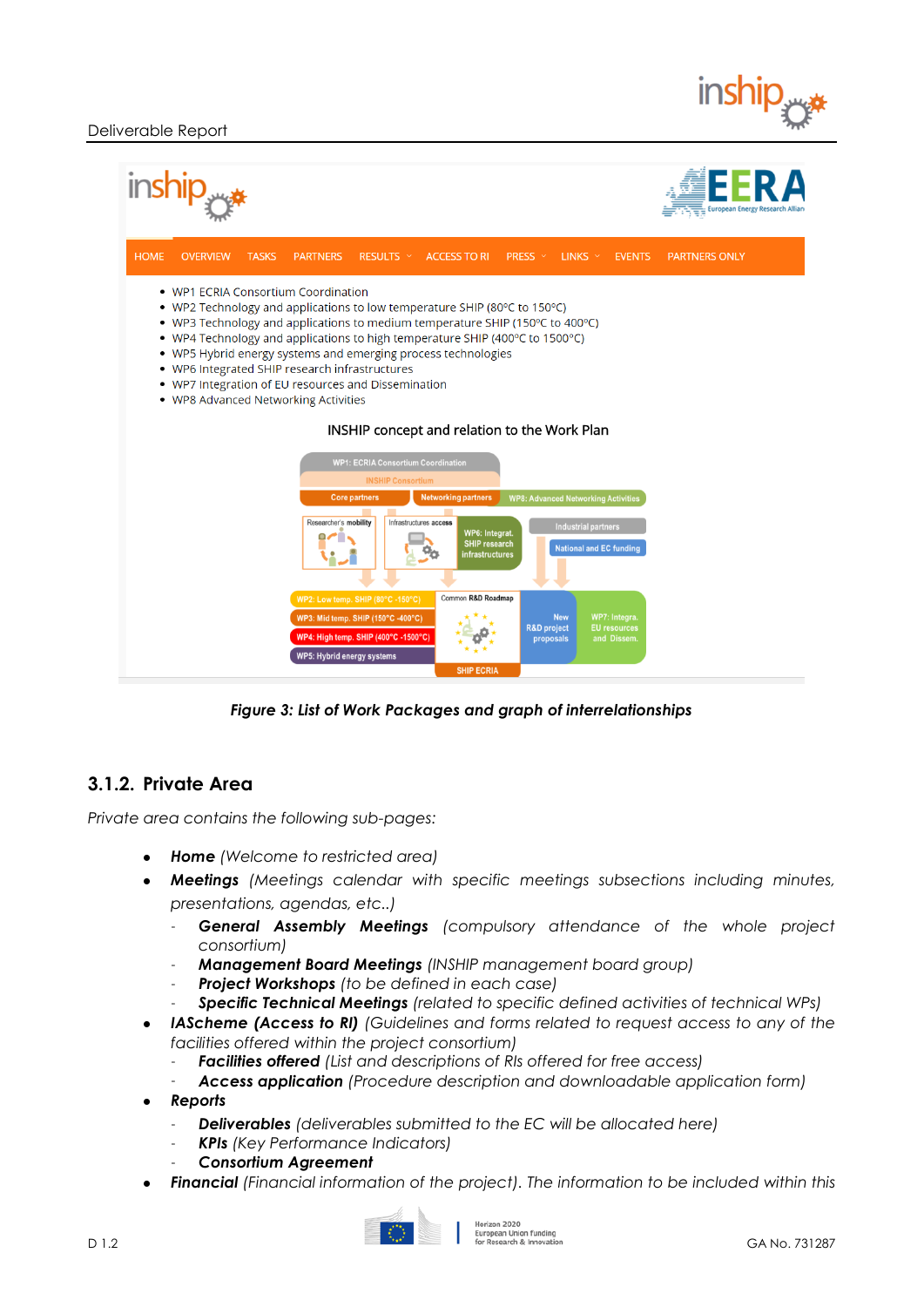

*section will be, basically, the evolution of the budget executed and pending by each individual partner, to try to help, as much as possible, the periodic financial justifications and reporting.* 

- *[Repository](http://www.stage-ste.eu/private/repository/index.php) (Repository of documents distributed by Work Package. Here all relevant related documents will be placed)*
	- o *Technical Docs*
	- *[WP2](http://www.stage-ste.eu/private/repository/wp2.php) (Documents repository of WP2: Technology and applications to low temperature SHIP (80ᵒC to 150ᵒC))*
	- *[WP3](http://www.stage-ste.eu/private/repository/wp3.php) (Documents repository of WP3: Technology and applications to medium temperature SHIP (150ᵒC to 400ᵒC))*
	- *[WP4](http://www.stage-ste.eu/private/repository/wp4.php) (Documents repository of WP4: Technology and applications to medium temperature SHIP (400ᵒC to 1500ᵒC))*
	- *[WP5](http://www.stage-ste.eu/private/repository/wp5.php) (Documents repository of WP5: Hybrid energy systems and emerging process technologies)*
	- o *Other docs*
	- *[WP1](http://www.stage-ste.eu/private/repository/wp1.php) (Documents repository of WP1: ECRIA Consortium coordination)*
	- *[WP6](http://www.stage-ste.eu/private/repository/wp6.php) (Documents repository of WP6: International SHIP research infrastructures)*
	- *[WP7](http://www.stage-ste.eu/private/repository/wp7.php) (Documents repository of WP7: Integration of EU resources and dissemination)*
	- *[WP8](http://www.stage-ste.eu/private/repository/wp8.php) (Documents repository of WP8: Advanced networking activities)*
- *[Publications](http://www.stage-ste.eu/private/publications.php) (Made publications in SCI Open Access Journals and Conferences in the frame of different project activities)*
- *Multimedia (logo, videos, etc..)*
- *[Contacts](http://www.stage-ste.eu/private/contacts.php)*
	- *[Contacts by Partner](http://www.stage-ste.eu/private/contactsbypartner.php)*
	- *[Contacts by Work Packages](http://www.stage-ste.eu/private/contactsbywp.php)*
- *[Public area](http://www.stage-ste.eu/index.php) (Back access to the website public area)*

| <b>HOME</b><br><b>FINANCIAL</b><br>REPOSITORY Y<br><b>PUBLICATIONS</b><br><b>MULTIMEDIA</b><br>MEETINGS ×<br>REPORTS Y<br>CONTACTS Y<br><b>INSHIP Responsibles per Work Packages</b><br><b>Member Name</b><br><b>Work Packages</b><br>Email<br>Organization<br>Fraunhofer<br>pedro.horta@ise.fraunhofer.de<br>Pedro Horta<br>sandrin.saile@ise.fraunhofer.de<br>Fraunhofer<br>Sandrin Saile | inship was<br><b>EERA</b><br><b>European Energy Research</b> |  |  |  |  |
|---------------------------------------------------------------------------------------------------------------------------------------------------------------------------------------------------------------------------------------------------------------------------------------------------------------------------------------------------------------------------------------------|--------------------------------------------------------------|--|--|--|--|
|                                                                                                                                                                                                                                                                                                                                                                                             | <b>PUBLIC AREA</b>                                           |  |  |  |  |
|                                                                                                                                                                                                                                                                                                                                                                                             |                                                              |  |  |  |  |
|                                                                                                                                                                                                                                                                                                                                                                                             |                                                              |  |  |  |  |
|                                                                                                                                                                                                                                                                                                                                                                                             |                                                              |  |  |  |  |
| WP1                                                                                                                                                                                                                                                                                                                                                                                         |                                                              |  |  |  |  |
| <b>CIEMAT</b><br>Julian Blanco<br>julian.blanco@psa.es                                                                                                                                                                                                                                                                                                                                      |                                                              |  |  |  |  |
| Holger.Ihssen@Helmholtz.de<br><b>EERA AISBL</b><br><b>Holger Ihssen</b>                                                                                                                                                                                                                                                                                                                     |                                                              |  |  |  |  |
| Fraunhofer<br>Pedro Horta<br>pedro.horta@ise.fraunhofer.de                                                                                                                                                                                                                                                                                                                                  |                                                              |  |  |  |  |
| <b>CIEMAT</b><br>Diego Alarcon<br>diego.alarcon@psa.es                                                                                                                                                                                                                                                                                                                                      |                                                              |  |  |  |  |
| <b>Christoph Brunner</b><br><b>AFE INTEC</b><br>c.brunner@aee.at                                                                                                                                                                                                                                                                                                                            |                                                              |  |  |  |  |
| Jürgen Fluch<br><b>AEE INTEC</b><br>j.fluch@aee.at<br>WP <sub>2</sub>                                                                                                                                                                                                                                                                                                                       |                                                              |  |  |  |  |
| Mattia Roccabruna<br>roccabruna@fbk.eu<br><b>FBK</b>                                                                                                                                                                                                                                                                                                                                        |                                                              |  |  |  |  |
| <b>UEVORA</b><br><b>Tiago Osorio</b><br>tiagoosorio@uevora.pt                                                                                                                                                                                                                                                                                                                               |                                                              |  |  |  |  |
| Panagiotis Tsekouras<br>ptsek@cres.gr<br><b>CRES</b>                                                                                                                                                                                                                                                                                                                                        |                                                              |  |  |  |  |
| <b>METU</b><br>bayer@metu.edu.tr<br>Ozgur Bayer                                                                                                                                                                                                                                                                                                                                             |                                                              |  |  |  |  |
| Fraunhofer<br>pedro.horta@ise.fraunhofer.de<br>Pedro Horta                                                                                                                                                                                                                                                                                                                                  |                                                              |  |  |  |  |
| <b>CIEMAT</b><br>Loreto Valenzuela<br>loreto.valenzuela@psa.es                                                                                                                                                                                                                                                                                                                              |                                                              |  |  |  |  |
| <b>AEE INTEC</b><br><b>Christoph Brunner</b><br>c.brunner@aee.at                                                                                                                                                                                                                                                                                                                            |                                                              |  |  |  |  |
| Jürgen Fluch<br><b>AEE INTEC</b><br>j.fluch@aee.at<br>WP3                                                                                                                                                                                                                                                                                                                                   |                                                              |  |  |  |  |
| Mattia Roccabruna<br>roccabruna@fbk.eu<br><b>FBK</b>                                                                                                                                                                                                                                                                                                                                        |                                                              |  |  |  |  |
| <b>UEVORA</b><br><b>Tiago Osorio</b><br>tiagoosorio@uevora.pt                                                                                                                                                                                                                                                                                                                               |                                                              |  |  |  |  |